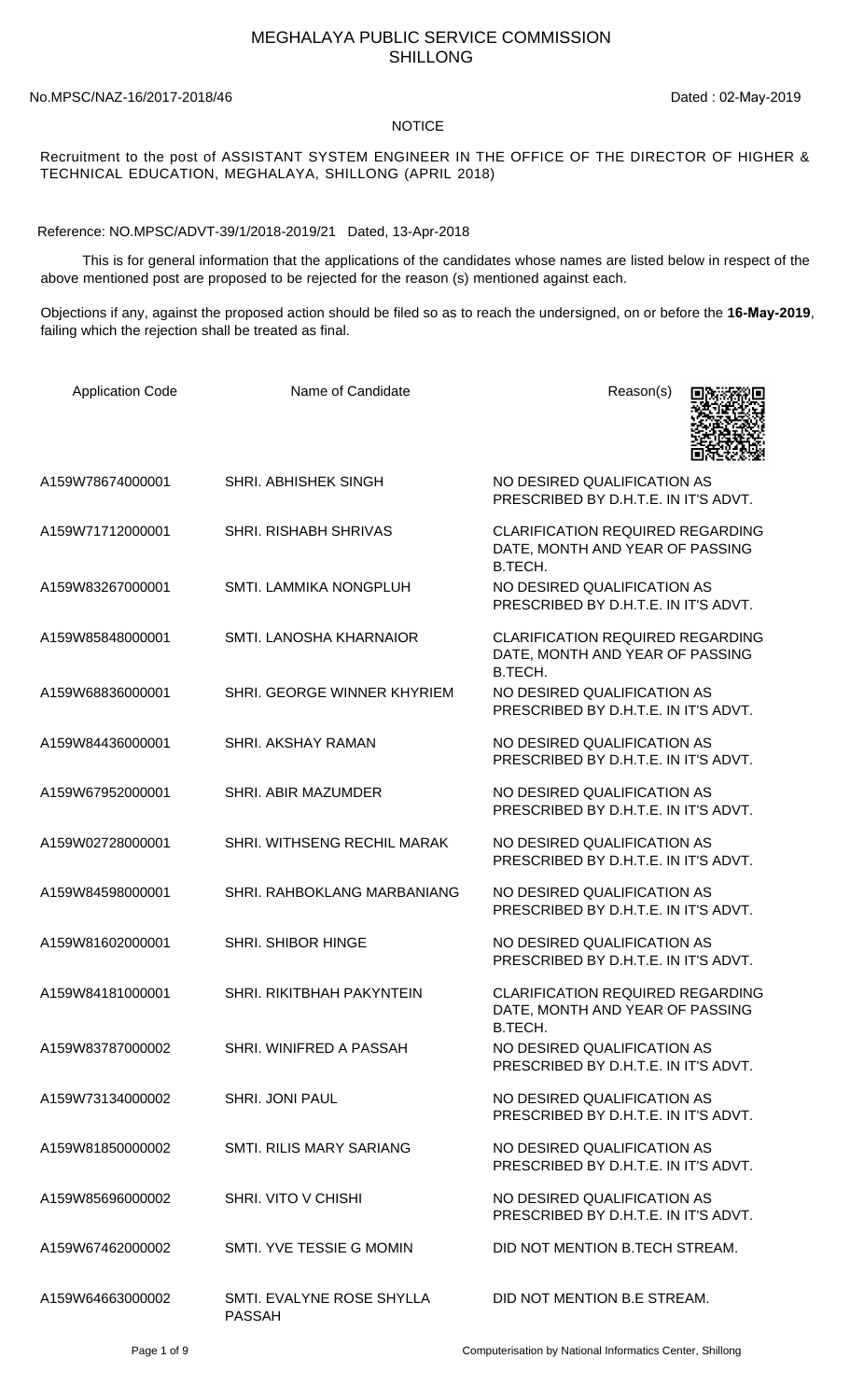

| A159W00644000002 | SMTI. LASHNGAINLIN DIENGDOH                   | NO DESIRED QUALIFICATION AS<br>PRESCRIBED BY D.H.T.E. IN IT'S ADVT.             |
|------------------|-----------------------------------------------|---------------------------------------------------------------------------------|
| A159W83977000002 | <b>SMTI. DAKIWA LAMARE</b>                    | NO DESIRED QUALIFICATION AS<br>PRESCRIBED BY D.H.T.E. IN IT'S ADVT.             |
| A159W81398000002 | <b>SMTI. IBAPHIMON WARJRI</b>                 | NO DESIRED QUALIFICATION AS<br>PRESCRIBED BY D.H.T.E. IN IT'S ADVT.             |
| A159W79109000002 | <b>SHRI. HEIMONMI S DHAR</b>                  | NO DESIRED QUALIFICATION AS<br>PRESCRIBED BY D.H.T.E. IN IT'S ADVT.             |
| A159W65876000003 | SHRI, ASIMARCH N SANGMA                       | NO DESIRED QUALIFICATION AS<br>PRESCRIBED BY D.H.T.E. IN IT'S ADVT.             |
| A159W14034000003 | SHRI. BANJOPLANG NONGSIEJ                     | <b>CLARIFICATION REQUIRED REGARDING</b><br>DATE, MONTH AND YEAR OF PASSING      |
| A159W20323000003 | SMTI. LAIAHUNLANG SHYLLA                      | B.TECH.<br>NO DESIRED QUALIFICATION AS<br>PRESCRIBED BY D.H.T.E. IN IT'S ADVT.  |
| A159W82383000003 | SMTI, RIMEIAKA KHONGJI                        | NO DESIRED QUALIFICATION AS<br>PRESCRIBED BY D.H.T.E. IN IT'S ADVT.             |
| A159W21327000003 | <b>SHRI. PETRUS BUAM</b>                      | NO DESIRED QUALIFICATION AS<br>PRESCRIBED BY D.H.T.E. IN IT'S ADVT.             |
| A159W78732000003 | SHRI. HARDY RAKSRAM M MARAK                   | NO DESIRED QUALIFICATION AS<br>PRESCRIBED BY D.H.T.E. IN IT'S ADVT.             |
| A159W18912000003 | SHRI. RICKY RICHARDSON<br><b>SNAITANG</b>     | NO DESIRED QUALIFICATION AS<br>PRESCRIBED BY D.H.T.E. IN IT'S ADVT.             |
| A159W73861000003 | SHRI. PARDEEP SINGH GURJAR                    | NO DESIRED QUALIFICATION AS<br>PRESCRIBED BY D.H.T.E. IN IT'S ADVT.             |
| A159W71344000003 | SHRI. MICHAEL KHARBUKI                        | NO DESIRED QUALIFICATION AS<br>PRESCRIBED BY D.H.T.E. IN IT'S ADVT.             |
| A159W68973000003 | SMTI. CLAUDIA BADARISHA<br><b>KHARPURI</b>    | <b>CLARIFICATION REQUIRED REGARDING</b><br>DATE, MONTH AND YEAR OF PASSING      |
| A159W84769000003 | SHRI. PYNJANAI NONGSIEJ                       | B.TECH.<br>NO DESIRED QUALIFICATION AS<br>PRESCRIBED BY D.H.T.E. IN IT'S ADVT.  |
| A159W14455000003 | <b>SMTI. IBANYLLA LYNGDOH</b>                 | <b>OVERAGED</b>                                                                 |
| A159W49541000003 | SHRI. RICHMOND LYNGDOH<br><b>MAWLONG</b>      | NO DESIRED QUALIFICATION AS<br>PRESCRIBED BY D.H.T.E. IN IT'S ADVT.             |
| A159W66453000003 | SHRI. JESSEY FIELD G MOMIN                    | NO DESIRED QUALIFICATION AS<br>PRESCRIBED BY D.H.T.E. IN IT'S ADVT.             |
| A159W02714000003 | SMTI, MEDARISHA HYNNIEWTA                     | <b>OVERAGED</b>                                                                 |
| A159W65601000003 | SMTI. ALISHA SHYLLA                           | NO DESIRED QUALIFICATION AS<br>PRESCRIBED BY D.H.T.E. IN IT'S ADVT.             |
| A159W81812000004 | SHRI. GREGORY KURBAH                          | <b>CLARIFICATION REQUIRED REGARDING</b><br>DATE, MONTH AND YEAR OF PASSING B.E. |
| A159W65456000004 | SMTI. P DAPHIBAKOR SUNGOH                     | NO DESIRED QUALIFICATION AS<br>PRESCRIBED BY D.H.T.E. IN IT'S ADVT.             |
| A159W84230000004 | SHRI. BRYAN KINGSLEY KHONGDEIT                | <b>CLARIFICATION REQUIRED REGARDING</b><br>DATE, MONTH AND YEAR OF PASSING      |
| A159W38520000004 | SHRI. ME E SANKIYOO YOULISIS<br><b>PASSAH</b> | B.TECH.<br>DID NOT MENTION B.E STREAM.                                          |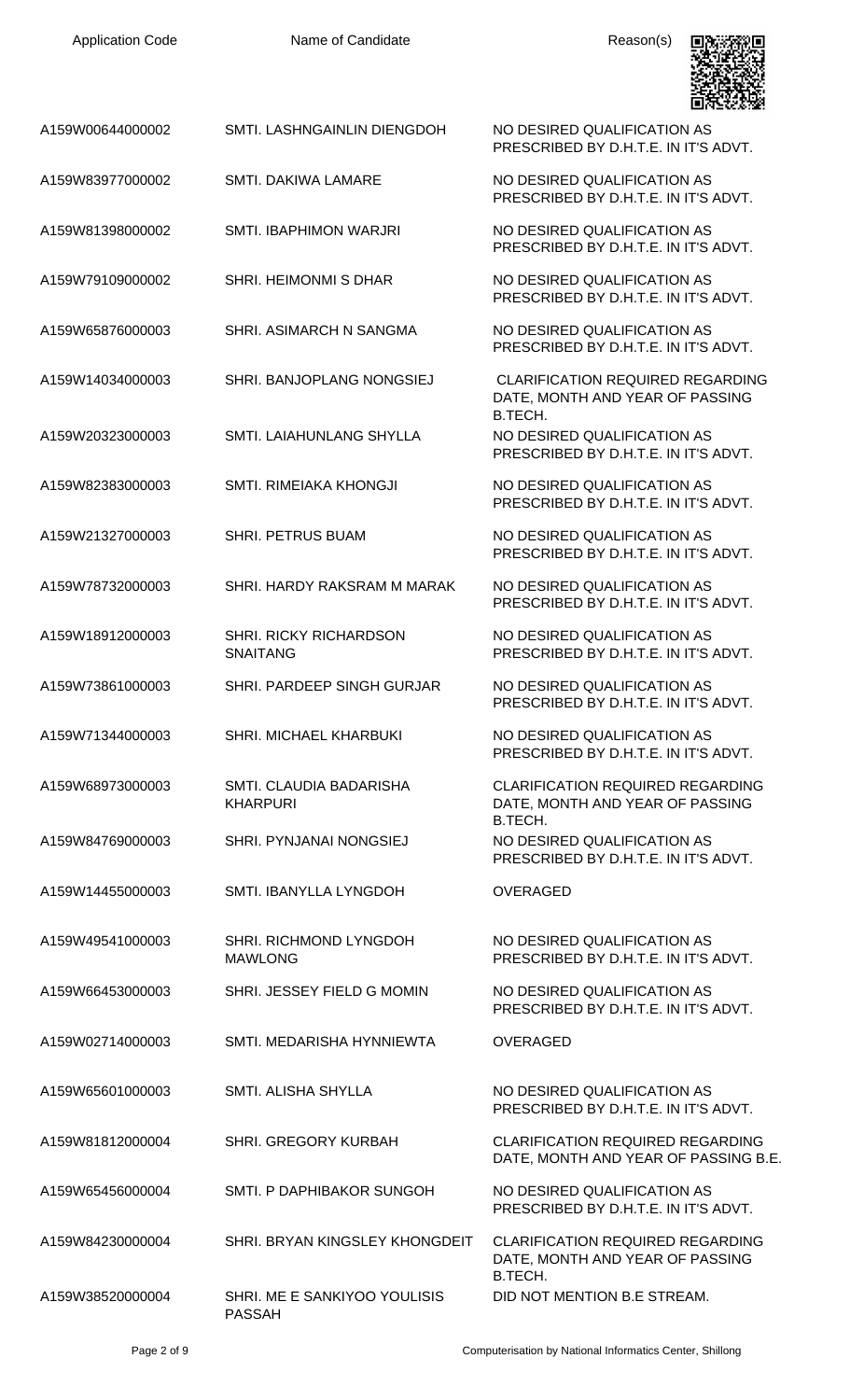| <b>Application Code</b> | Name of Candidate                              | Reason(s)                                                                             |
|-------------------------|------------------------------------------------|---------------------------------------------------------------------------------------|
| A159W38868000004        | SHRI. SHAH IMRAN AHMED                         | NO DESIRED QUALIFICATION AS<br>PRESCRIBED BY D.H.T.E. IN IT'S ADVT.                   |
| A159W15082000004        | SHRI. JOHN PAUL SYMPLI                         | NO DESIRED QUALIFICATION AS<br>PRESCRIBED BY D.H.T.E. IN IT'S ADVT.                   |
| A159W83209000005        | SHRI. EBHA LANG MI DKHAR                       | NO DESIRED QUALIFICATION AS<br>PRESCRIBED BY D.H.T.E. IN IT'S ADVT.                   |
| A159W35685000005        | SHRI. VALERIAN PHRANGSNGI<br>LAMARE            | NO DESIRED QUALIFICATION AS<br>PRESCRIBED BY D.H.T.E. IN IT'S ADVT.                   |
| A159W74277000005        | SMTI. STELLA ANNE DKHAR                        | OVERAGED/NO DESIRED QUALIFICATION AS<br>PRESCRIBED BY D.H.T.E. IN IT'S ADVT.          |
| A159W68439000005        | SMTI. DEISAMAPHI JALA                          | NO DESIRED QUALIFICATION AS<br>PRESCRIBED BY D.H.T.E. IN IT'S ADVT.                   |
| A159W56238000005        | SMTI. DELICIA FAVILY PALA                      | NO DESIRED QUALIFICATION AS<br>PRESCRIBED BY D.H.T.E. IN IT'S ADVT.                   |
| A159W06766000005        | SHRI. BENISON FRANKI KAMAR                     | NO DESIRED QUALIFICATION AS<br>PRESCRIBED BY D.H.T.E. IN IT'S ADVT.                   |
| A159W41932000005        | SHRI. MAC STEVENSON KHONGSNI                   | <b>CLARIFICATION REQUIRED REGARDING</b><br>DATE, MONTH AND YEAR OF PASSING<br>B.TECH. |
| A159W85191000005        | <b>SHRI. PYNSHAI SUPHAI</b>                    | NO DESIRED QUALIFICATION AS<br>PRESCRIBED BY D.H.T.E. IN IT'S ADVT.                   |
| A159W21478000005        | SHRI. TOPON G MOMIN                            | NO DESIRED QUALIFICATION AS<br>PRESCRIBED BY D.H.T.E. IN IT'S ADVT.                   |
| A159W50548000006        | <b>SHRI. AMOS BORTIEW</b>                      | DID NOT MENTION B.TECH STREAM.                                                        |
| A159W49620000006        | <b>SMTI. JANET NONGLAIT</b>                    | NO DESIRED QUALIFICATION AS<br>PRESCRIBED BY D.H.T.E. IN IT'S ADVT.                   |
| A159W81838000006        | SHRI. ZEESHAN ZAKIR                            | NO DESIRED QUALIFICATION AS<br>PRESCRIBED BY D.H.T.E. IN IT'S ADVT.                   |
| A159W47783000006        | SHRI. MARVEEN RANGSLANG                        | <b>CLARIFICATION REQUIRED REGARDING</b><br>DATE, MONTH AND YEAR OF PASSING<br>B.TECH. |
| A159W12749000006        | SHRI. WALNANG CH MOMIN                         | NO DESIRED QUALIFICATION AS<br>PRESCRIBED BY D.H.T.E. IN IT'S ADVT.                   |
| A159W37586000006        | SHRI. JAAN W MOMIN                             | NO DESIRED QUALIFICATION AS<br>PRESCRIBED BY D.H.T.E. IN IT'S ADVT.                   |
| A159W69010000006        | <b>SHRI. DUNIWANHI SUCHIANG</b>                | NO DESIRED QUALIFICATION AS<br>PRESCRIBED BY D.H.T.E. IN IT'S ADVT.                   |
| A159W15487000006        | SMTI. IBANRIHUN THANGKHIEW                     | DID NOT MENTION B.E STREAM.                                                           |
| A159W38561000007        | SMTI. BAIAHUNLANG KURBAH                       | NO DESIRED QUALIFICATION AS<br>PRESCRIBED BY D.H.T.E. IN IT'S ADVT.                   |
| A159W68636000007        | SMTI, WIDALA PDE                               | <b>CLARIFICATION REQUIRED REGARDING</b><br>DATE, MONTH AND YEAR OF PASSING<br>B.TECH. |
| A159W53471000007        | <b>SHRI. BATSKHEM WAR</b>                      | NO DESIRED QUALIFICATION AS<br>PRESCRIBED BY D.H.T.E. IN IT'S ADVT.                   |
| A159W52258000007        | <b>SHRI. TENGSRANG BOLWARI</b><br><b>MARAK</b> | OVERAGED/NO DESIRED QUALIFICATION AS<br>PRESCRIBED BY D.H.T.E. IN IT'S ADVT.          |
| A159W35671000007        | SHRI. HAMARBABIANG DKHAR                       | NO DESIRED QUALIFICATION AS<br>PRESCRIBED BY D.H.T.E. IN IT'S ADVT.                   |

Page 3 of 9 Computerisation by National Informatics Center, Shillong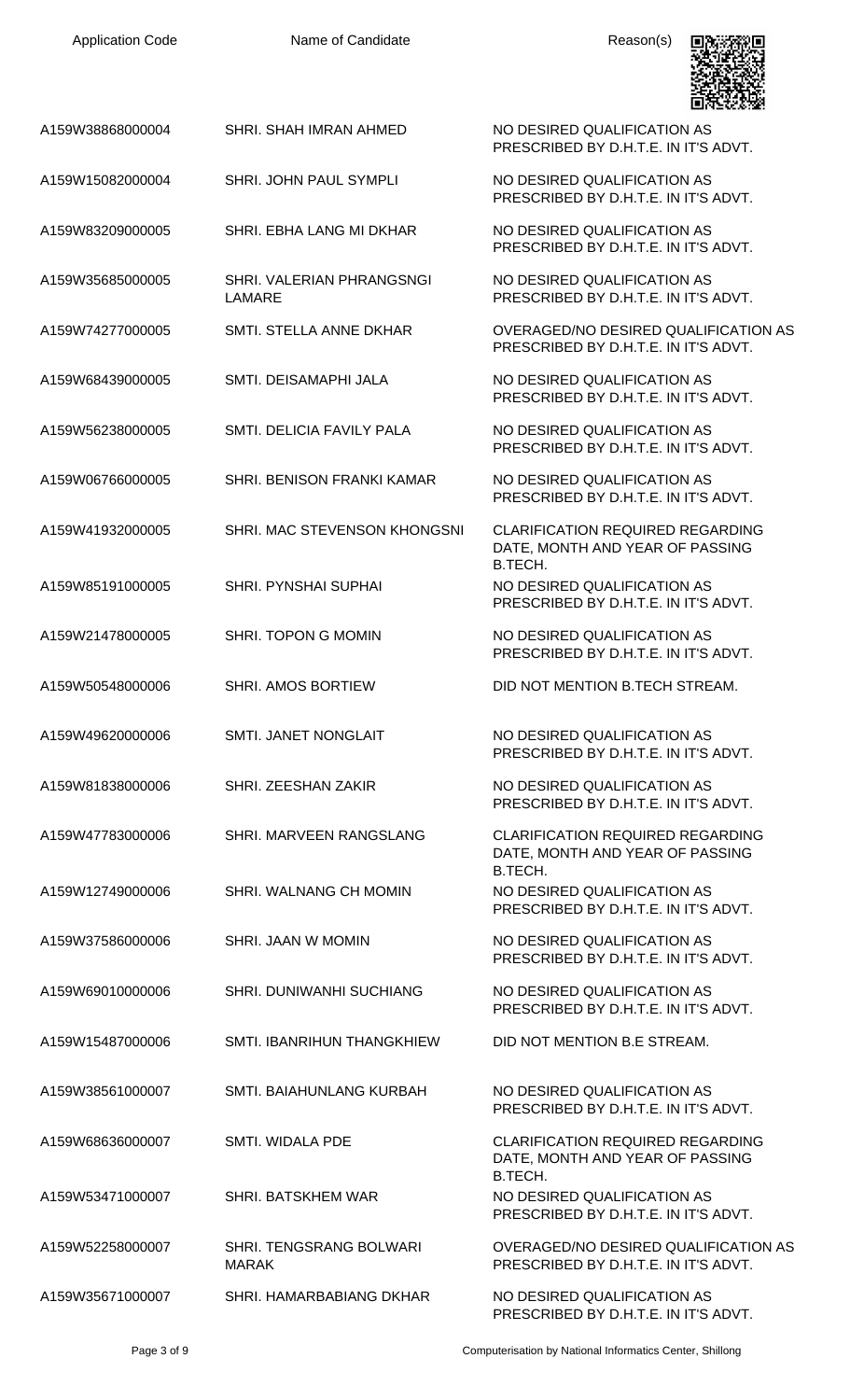| <b>Application Code</b> | Name of Candidate                        | Reason(s)                                                                       |
|-------------------------|------------------------------------------|---------------------------------------------------------------------------------|
| A159W11260000007        | SMTI. ESILDA ROYWAN                      | DID NOT MENTION B.E STREAM.                                                     |
| A159W04357000007        | SHRI, KYRSHANLANG R DKHAR                | NO DESIRED QUALIFICATION AS<br>PRESCRIBED BY D.H.T.E. IN IT'S ADVT.             |
| A159W67162000007        | SHRI. JHONY D SHIRA                      | <b>CLARIFICATION REQUIRED REGARDING</b><br>DATE, MONTH AND YEAR OF PASSING B.E. |
| A159W22410000007        | SHRI. GILBERT S BASAN                    | NO DESIRED QUALIFICATION AS<br>PRESCRIBED BY D.H.T.E. IN IT'S ADVT.             |
| A159W47158000007        | SMTI. PHIRASHISHA SYIEMLIEH              | NO DESIRED QUALIFICATION AS<br>PRESCRIBED BY D.H.T.E. IN IT'S ADVT.             |
| A159W16051000007        | SHRI. ANRISH N ARENGH                    | NO DESIRED QUALIFICATION AS<br>PRESCRIBED BY D.H.T.E. IN IT'S ADVT.             |
| A159W67616000007        | SMTI. DEEPA HAJONG                       | NO DESIRED QUALIFICATION AS<br>PRESCRIBED BY D.H.T.E. IN IT'S ADVT.             |
| A159W36685000008        | SMTI. CHERYL BERNICE POHRMEN             | NO DESIRED QUALIFICATION AS<br>PRESCRIBED BY D.H.T.E. IN IT'S ADVT.             |
| A159W37939000008        | SMTI. RIALIZA NONGDHAR                   | DID NOT MENTION B.TECH STREAM.                                                  |
| A159W04636000008        | SMTI. DAPHIBAHUN SHABONG                 | NO DESIRED QUALIFICATION AS<br>PRESCRIBED BY D.H.T.E. IN IT'S ADVT.             |
| A159W06268000008        | SHRI. SAIROS STAR JYRWA                  | NO DESIRED QUALIFICATION AS<br>PRESCRIBED BY D.H.T.E. IN IT'S ADVT.             |
| A159W11062000008        | SHRI. RYMPHANG SANGLYNE                  | NO DESIRED QUALIFICATION AS<br>PRESCRIBED BY D.H.T.E. IN IT'S ADVT.             |
| A159W14834000008        | <b>SHRI. MARHAME SUMER</b>               | NO DESIRED QUALIFICATION AS<br>PRESCRIBED BY D.H.T.E. IN IT'S ADVT.             |
| A159W85824000008        | SMTI. JACINTA JYRWA                      | NO DESIRED QUALIFICATION AS<br>PRESCRIBED BY D.H.T.E. IN IT'S ADVT.             |
| A159W38283000008        | SMTI. KMENDA MARY WAHLANG                | NO DESIRED QUALIFICATION AS<br>PRESCRIBED BY D.H.T.E. IN IT'S ADVT.             |
| A159W49792000008        | SHRI. WADAJIEDKI CHALLAM                 | NO DESIRED QUALIFICATION AS<br>PRESCRIBED BY D.H.T.E. IN IT'S ADVT.             |
| A159W64598000008        | SHRI. SATISH KUMAR SINGH                 | NO DESIRED QUALIFICATION AS<br>PRESCRIBED BY D.H.T.E. IN IT'S ADVT.             |
| A159W66031000008        | SHRI. BRANDON MARBANIANG                 | NO DESIRED QUALIFICATION AS<br>PRESCRIBED BY D.H.T.E. IN IT'S ADVT.             |
| A159W67101000008        | SMTI. ELEONORA FEODORE<br><b>CHULLAI</b> | NO DESIRED QUALIFICATION AS<br>PRESCRIBED BY D.H.T.E. IN IT'S ADVT.             |
| A159W11206000009        | SHRI. BENEDICT PENIAL LYNDEM             | NO DESIRED QUALIFICATION AS<br>PRESCRIBED BY D.H.T.E. IN IT'S ADVT.             |
| A159W85280000009        | SHRI. ONESSIMUS LYNGDOH                  | <b>CLARIFICATION REQUIRED REGARDING</b><br>DATE, MONTH AND YEAR OF PASSING      |
| A159W24137000009        | <b>SHRI. FAIRDEEN THANGKHIEW</b>         | B.TECH.<br>NO DESIRED QUALIFICATION AS<br>PRESCRIBED BY D.H.T.E. IN IT'S ADVT.  |
| A159W49412000009        | <b>SHRI. SANKUPAR SURONG</b>             | NO DESIRED QUALIFICATION AS<br>PRESCRIBED BY D.H.T.E. IN IT'S ADVT.             |
| A159W70333000009        | SMTI. SANTALYNE LYNGDOH                  | OVERAGED/NO DESIRED QUALIFICATION AS                                            |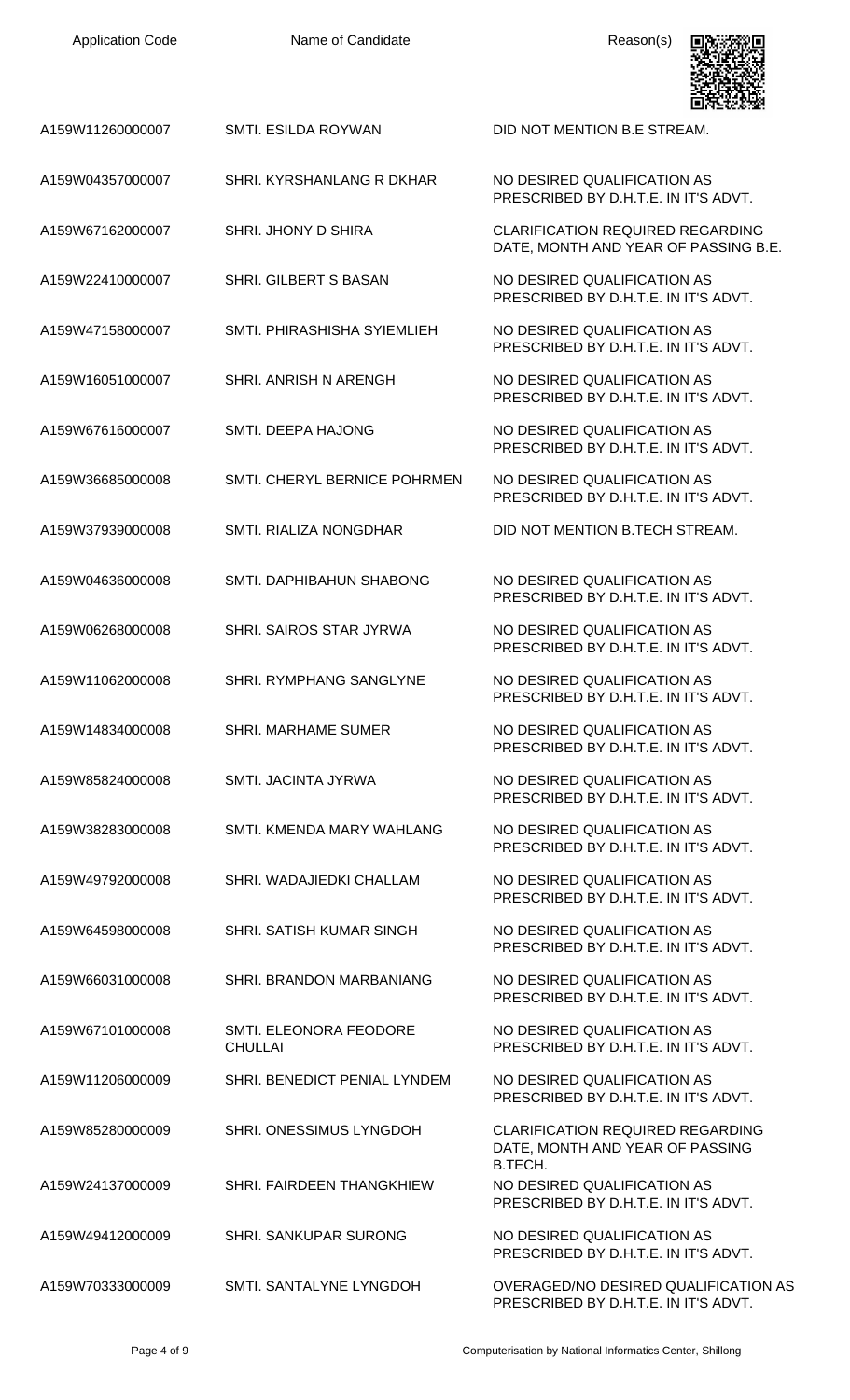| <b>Application Code</b> | Name of Candidate                          | Reason(s)                                                                       |
|-------------------------|--------------------------------------------|---------------------------------------------------------------------------------|
| A159W34050000009        | SMTI. PAMELA SHYLLA                        | NO DESIRED QUALIFICATION AS<br>PRESCRIBED BY D.H.T.E. IN IT'S ADVT.             |
| A159W35078000009        | SHRI. CLEVERNESS THONGNIRIT                | NO DESIRED QUALIFICATION AS<br>PRESCRIBED BY D.H.T.E. IN IT'S ADVT.             |
| A159W22694000009        | SHRI. NIKRANG G MOMIN                      | NO DESIRED QUALIFICATION AS<br>PRESCRIBED BY D.H.T.E. IN IT'S ADVT.             |
| A159W09683000009        | SHRI. DONKUPAR SHATI                       | NO DESIRED QUALIFICATION AS<br>PRESCRIBED BY D.H.T.E. IN IT'S ADVT.             |
| A159W80717000009        | SHRI. BYNTALANG SYNTENG<br><b>NONGDHAR</b> | NO DESIRED QUALIFICATION AS<br>PRESCRIBED BY D.H.T.E. IN IT'S ADVT.             |
| A159W78787000009        | SMTI. SALRINGRA CH MOMIN                   | <b>CLARIFICATION REQUIRED REGARDING</b><br>DATE, MONTH AND YEAR OF PASSING B.E. |
| A159W66087000010        | SHRI. PLATO LALOO                          | NO DESIRED QUALIFICATION AS<br>PRESCRIBED BY D.H.T.E. IN IT'S ADVT.             |
| A159W36219000010        | SHRI. WANMIKITBOK SIANGSHAI                | NO DESIRED QUALIFICATION AS<br>PRESCRIBED BY D.H.T.E. IN IT'S ADVT.             |
| A159W69157000010        | SMTI. DAKAMANBHA RYNGKHLEM                 | <b>CLARIFICATION REQUIRED REGARDING</b><br>DATE, MONTH AND YEAR OF PASSING      |
| A159W11240000011        | SMTI. WANBHALIN KHONGTHAW                  | B.TECH.<br>NO DESIRED QUALIFICATION AS<br>PRESCRIBED BY D.H.T.E. IN IT'S ADVT.  |
| A159W14303000011        | SMTI. BALASARA KSHIAR                      | NO DESIRED QUALIFICATION AS<br>PRESCRIBED BY D.H.T.E. IN IT'S ADVT.             |
| A159W18025000011        | SHRI. CHINGCHANG R SANGMA                  | DID NOT MENTION B.E STREAM.                                                     |
| A159W16666000011        | SHRI. FREDERICK NONGRUM                    | NO DESIRED QUALIFICATION AS<br>PRESCRIBED BY D.H.T.E. IN IT'S ADVT.             |
| A159W06052000011        | SHRI. RODERICK POU LEONG<br><b>LYNGDOH</b> | NO DESIRED QUALIFICATION AS<br>PRESCRIBED BY D.H.T.E. IN IT'S ADVT.             |
| A159W14301000011        | SHRI. GEORGE BOLDAK SANGMA                 | NO DESIRED QUALIFICATION AS<br>PRESCRIBED BY D.H.T.E. IN IT'S ADVT.             |
| A159W64019000011        | SMTI. JENIMA K SANGMA                      | NO DESIRED QUALIFICATION AS<br>PRESCRIBED BY D.H.T.E. IN IT'S ADVT.             |
| A159W11415000011        | SHRI. PYNHUNLANG MYLLIEM<br><b>UMLONG</b>  | NO DESIRED QUALIFICATION AS<br>PRESCRIBED BY D.H.T.E. IN IT'S ADVT.             |
| A159W07497000011        | SHRI. KEVINSON MAWLONG                     | DID NOT MENTION B.TECH STREAM.                                                  |
| A159W37877000012        | SHRI. JOVI SUNGOH                          | DID NOT MENTION B.E STREAM.                                                     |
| A159W14310000012        | SHRI. LARRY NIKHELSON<br><b>MAWKHLIENG</b> | DID NOT MENTION B.E STREAM.                                                     |
| A159W20185000012        | SHRI. OMARPHY DEIWI TYNGKAN                | DID NOT MENTION B.E STREAM.                                                     |
| A159W20317000012        | SMTI. BARIKORDOR WANKHAR                   | NO DESIRED QUALIFICATION AS<br>PRESCRIBED BY D.H.T.E. IN IT'S ADVT.             |
| A159W14927000012        | SHRI. GARY VICTOR ROPMAY                   | NO DESIRED QUALIFICATION AS<br>PRESCRIBED BY D.H.T.E. IN IT'S ADVT.             |
| A159W35742000012        | SMTI. LUCY MANISHA KURBAH                  | NO DESIRED QUALIFICATION AS                                                     |

Application Code **Name of Candidate Name of Candidate Reason(s)** 

Page 5 of 9 Computerisation by National Informatics Center, Shillong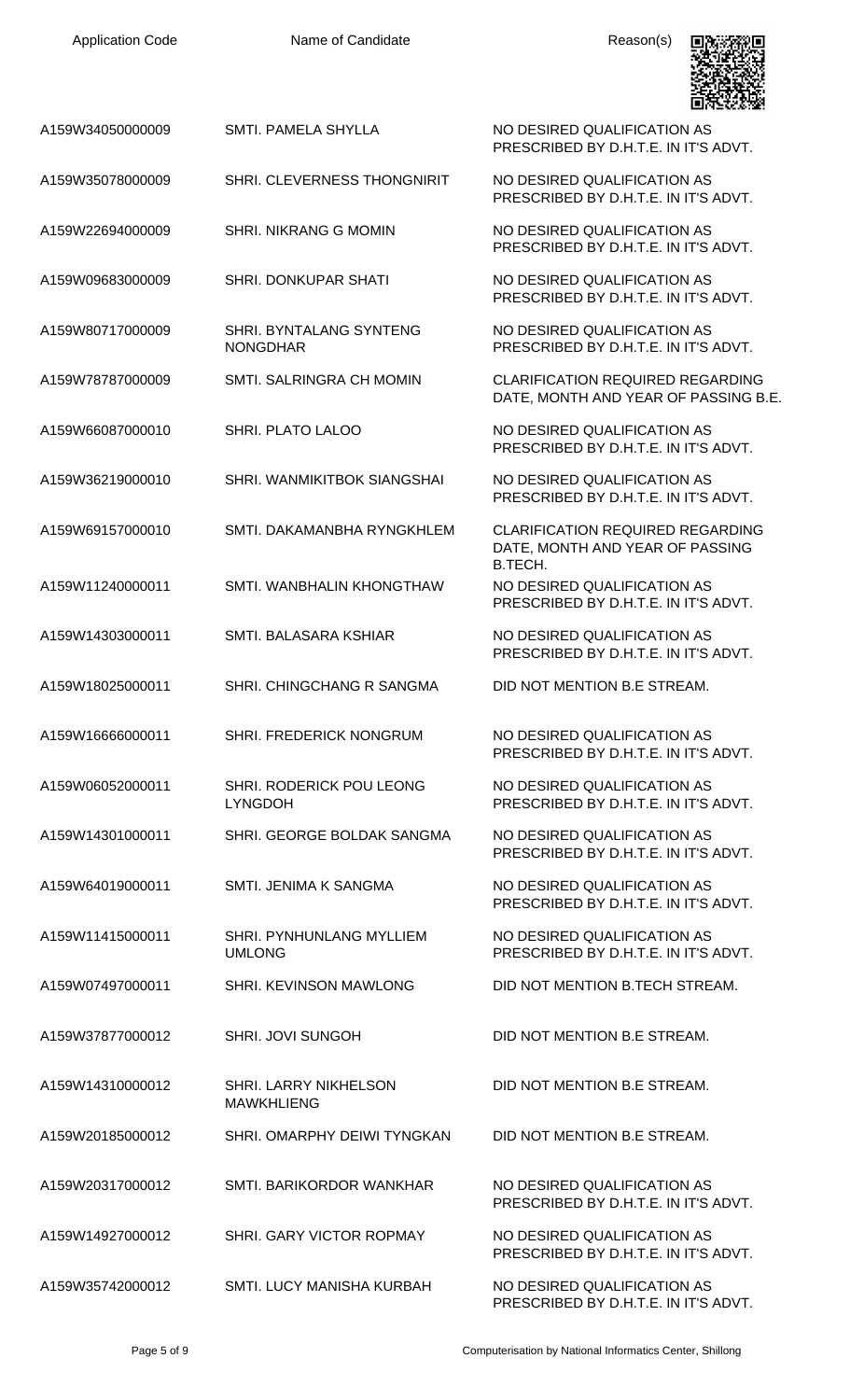A159W23175000012 SMTI. AMETHYST TWINKLE

LANGSTIEH

NO DESIRED QUALIFICATION AS PRESCRIBED BY D.H.T.E. IN IT'S ADVT.



| A159W12799000012 | <b>SMTI. SHARAILIN CHYNE</b>                  | NO DESIRED QUALIFICATION AS<br>PRESCRIBED BY D.H.T.E. IN IT'S ADVT.                   |
|------------------|-----------------------------------------------|---------------------------------------------------------------------------------------|
| A159W12685000013 | SMTI. EVADONNA KHONGTHAW                      | NO DESIRED QUALIFICATION AS<br>PRESCRIBED BY D.H.T.E. IN IT'S ADVT.                   |
| A159W85135000013 | SHRI. DAMONLANG KHARSATI<br><b>KHARSATI</b>   | <b>CLARIFICATION REQUIRED REGARDING</b><br>DATE, MONTH AND YEAR OF PASSING<br>B.TECH. |
| A159W13581000013 | SHRI. JESTER KHONGLAH                         | NO DESIRED QUALIFICATION AS<br>PRESCRIBED BY D.H.T.E. IN IT'S ADVT.                   |
| A159W16833000013 | SHRI. GINALFORD MARWEIN                       | NO DESIRED QUALIFICATION AS<br>PRESCRIBED BY D.H.T.E. IN IT'S ADVT.                   |
| A159W01550000013 | SHRI. NESSAR MAWLONG                          | NO DESIRED QUALIFICATION AS<br>PRESCRIBED BY D.H.T.E. IN IT'S ADVT.                   |
| A159W00484000013 | SHRI. WANKHRAW KUPAR<br><b>KHARBULI</b>       | NO DESIRED QUALIFICATION AS<br>PRESCRIBED BY D.H.T.E. IN IT'S ADVT.                   |
| A159W00245000013 | SHRI. SHANBORLANGSTARFIELD K<br><b>DEWSAW</b> | NO DESIRED QUALIFICATION AS<br>PRESCRIBED BY D.H.T.E. IN IT'S ADVT.                   |
| A159W54088000013 | <b>SHRI. MARDEIWEI HINGE</b>                  | NO DESIRED QUALIFICATION AS<br>PRESCRIBED BY D.H.T.E. IN IT'S ADVT.                   |
| A159W36828000014 | SHRI. CHENANG M MARAK                         | <b>CLARIFICATION REQUIRED REGARDING</b><br>DATE, MONTH AND YEAR OF PASSING B.E.       |
| A159W74991000014 | SMTI. EVANGELENE LAWAI                        | NO DESIRED QUALIFICATION AS<br>PRESCRIBED BY D.H.T.E. IN IT'S ADVT.                   |
| A159W19493000014 | <b>SHRI. SYNSHAI JANA</b>                     | NO DESIRED QUALIFICATION AS<br>PRESCRIBED BY D.H.T.E. IN IT'S ADVT.                   |
| A159W17904000014 | SHRI. HOWNI SAMAN WANN                        | NO DESIRED QUALIFICATION AS<br>PRESCRIBED BY D.H.T.E. IN IT'S ADVT.                   |
| A159W37044000014 | SHRI. WANKITBOK NONGBRI                       | NO DESIRED QUALIFICATION AS<br>PRESCRIBED BY D.H.T.E. IN IT'S ADVT.                   |
| A159W02953000014 | SHRI. DAMEPAIA LATO                           | NO DESIRED QUALIFICATION AS<br>PRESCRIBED BY D.H.T.E. IN IT'S ADVT.                   |
| A159W39098000015 | SHRI. KIRAN LYNGDOH                           | NO DESIRED QUALIFICATION AS<br>PRESCRIBED BY D.H.T.E. IN IT'S ADVT.                   |
| A159W39790000015 | SHRI. NATHANIEL LYNGDOH                       | <b>CLARIFICATION REQUIRED REGARDING</b><br>DATE, MONTH AND YEAR OF PASSING<br>B.TECH. |
| A159W11210000015 | SHRI. S BAITLANGKI RAPSANG                    | NO DESIRED QUALIFICATION AS<br>PRESCRIBED BY D.H.T.E. IN IT'S ADVT.                   |
| A159W11626000015 | SMTI, FABIOLA HAZEL POHRMEN                   | NO DESIRED QUALIFICATION AS<br>PRESCRIBED BY D.H.T.E. IN IT'S ADVT.                   |
| A159W32122000015 | <b>SHRI. CHINAR LYTAN</b>                     | DID NOT MENTION B.E STREAM.                                                           |
| A159W11921000015 | SMTI. TASIME MANDA SANGMA                     | DID NOT MENTION B.E STREAM.                                                           |
| A159W22313000016 | <b>SHRI, DANNY RANI</b>                       | NO DESIRED QUALIFICATION AS<br>PRESCRIBED BY D.H.T.E. IN IT'S ADVT.                   |
| A159W36284000016 | SHRI. JAKRIK B SANGMA                         | NO DESIRED QUALIFICATION AS                                                           |

Page 6 of 9 Computerisation by National Informatics Center, Shillong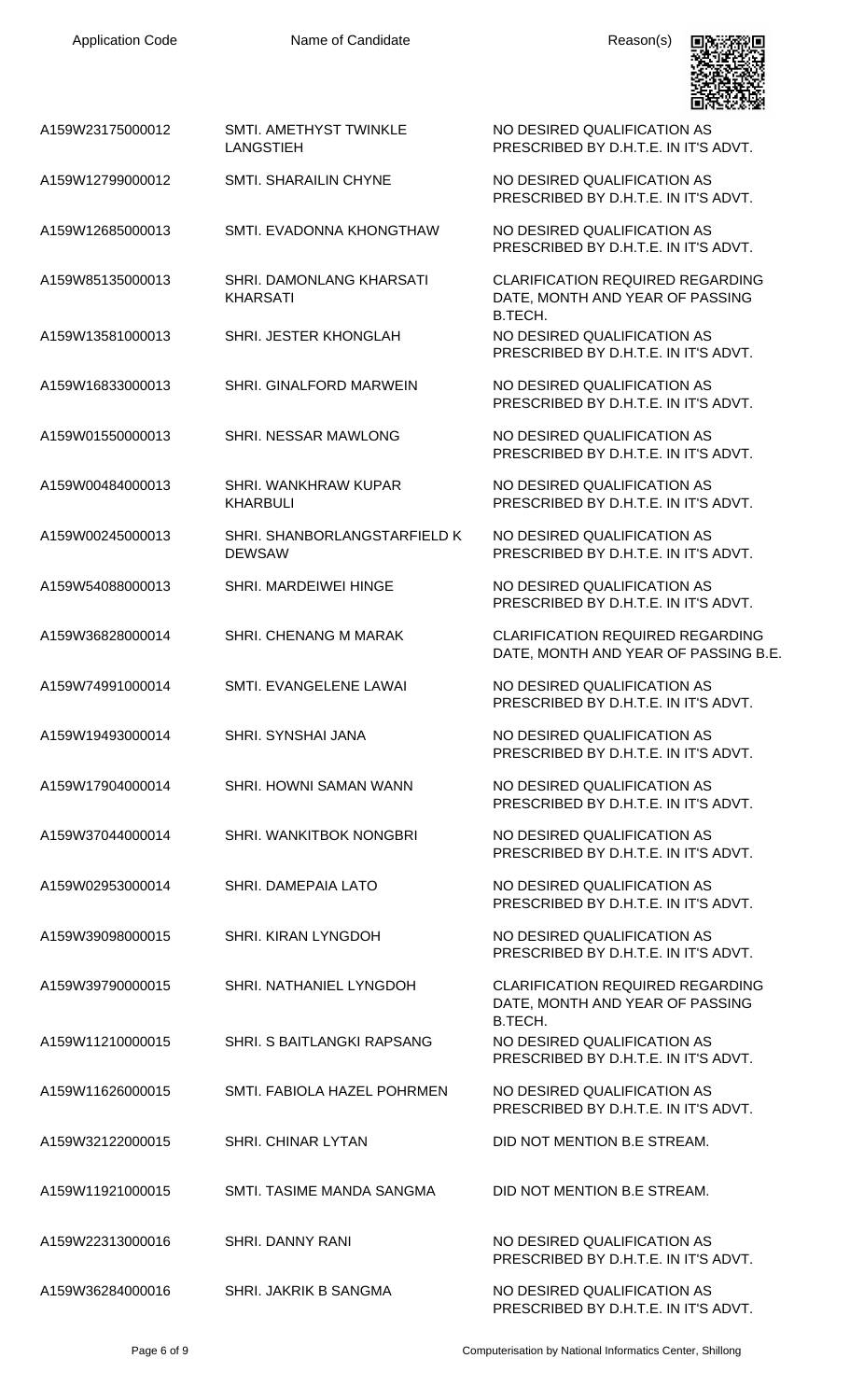

A159W38226000016 SHRI. ARBORESCEN SHULLAI NO DESIRED QUALIFICATION AS

- A159W35136000017 SMTI. HEINI WANROI SUNGOH NO DESIRED QUALIFICATION AS
- A159W11375000017 SHRI. MOVINGSTAR NAMSAW NO DESIRED QUALIFICATION AS
- A159W05944000017 SHRI. BASAN R MARAK NO DESIRED QUALIFICATION AS

A159W14986000017 SHRI. IALEHBHA KLISS MYLLIEMNGAP

- A159W02991000018 SMTI. BATTY BLUE SWER NO DESIRED QUALIFICATION AS
- A159W49379000018 SHRI. RYNGKAT DHAR DID NOT MENTION B.E STREAM.
- A159W02064000018 SHRI. LARRYKUPAR MARWEIN NO DESIRED QUALIFICATION AS
- A159W08981000018 SHRI. CHENGRANG R MARAK CLARIFICATION REQUIRED REGARDING
- A159W07408000018 SMTI. PHERNAKI WAHLANG NO DESIRED QUALIFICATION AS
- A159W17343000018 SHRI. PYNHUNLANG KHARBUKI NO DESIRED QUALIFICATION AS
- A159W75171000019 SHRI. ALARIC KHARKONGOR NO DESIRED QUALIFICATION AS
- A159W05714000019 SHRI. RAPBOR LYNGRAH NO DESIRED QUALIFICATION AS
- A159W24419000020 SHRI. KYNSAIBOR SOHKHLET NO DESIRED QUALIFICATION AS
- A159W48852000020 SHRI. JOHANAN LYNGDOH MARSHILLONG
- A159W64179000020 SMTI. ALCY MARY LYNGDOH NONGUM
- A159W65163000020 SHRI. SUNSHINE SUIAM DID NOT MENTION B.E STREAM.
- A159W37000000020 SHRI. PATRICK SIANGSHAI NO DESIRED QUALIFICATION AS
- A159W58345000021 SHRI. BRAKENLY ROY SURONG NO DESIRED QUALIFICATION AS
- A159W11397000022 SMTI. JULIAN DIENGDOH NO DESIRED QUALIFICATION AS
- A159W69039000022 SMTI. SHEAKHA BELRICH TONGPER WAR NONGBRI
- A159W25777000022 SHRI. KITBORLANG RNGIKSEH NO DESIRED QUALIFICATION AS
- A159W22292000024 SHRI. CHRISLY BORN STAR GYMPAD
- A159W67339000024 SHRI. TEDIUS A SANGMA NO DESIRED QUALIFICATION AS

PRESCRIBED BY D.H.T.E. IN IT'S ADVT.

PRESCRIBED BY D.H.T.E. IN IT'S ADVT.

PRESCRIBED BY D.H.T.E. IN IT'S ADVT.

PRESCRIBED BY D.H.T.E. IN IT'S ADVT.

DID NOT MENTION B.E STREAM.

PRESCRIBED BY D.H.T.E. IN IT'S ADVT.

PRESCRIBED BY D.H.T.E. IN IT'S ADVT.

DATE, MONTH AND YEAR OF PASSING B.TECH. PRESCRIBED BY D.H.T.E. IN IT'S ADVT.

PRESCRIBED BY D.H.T.E. IN IT'S ADVT.

PRESCRIBED BY D.H.T.E. IN IT'S ADVT.

PRESCRIBED BY D.H.T.E. IN IT'S ADVT.

PRESCRIBED BY D.H.T.E. IN IT'S ADVT.

NO DESIRED QUALIFICATION AS PRESCRIBED BY D.H.T.E. IN IT'S ADVT.

NO DESIRED QUALIFICATION AS PRESCRIBED BY D.H.T.E. IN IT'S ADVT.

PRESCRIBED BY D.H.T.E. IN IT'S ADVT.

PRESCRIBED BY D.H.T.E. IN IT'S ADVT.

PRESCRIBED BY D.H.T.E. IN IT'S ADVT.

NO DESIRED QUALIFICATION AS PRESCRIBED BY D.H.T.E. IN IT'S ADVT.

PRESCRIBED BY D.H.T.E. IN IT'S ADVT.

DID NOT MENTION B.TECH STREAM.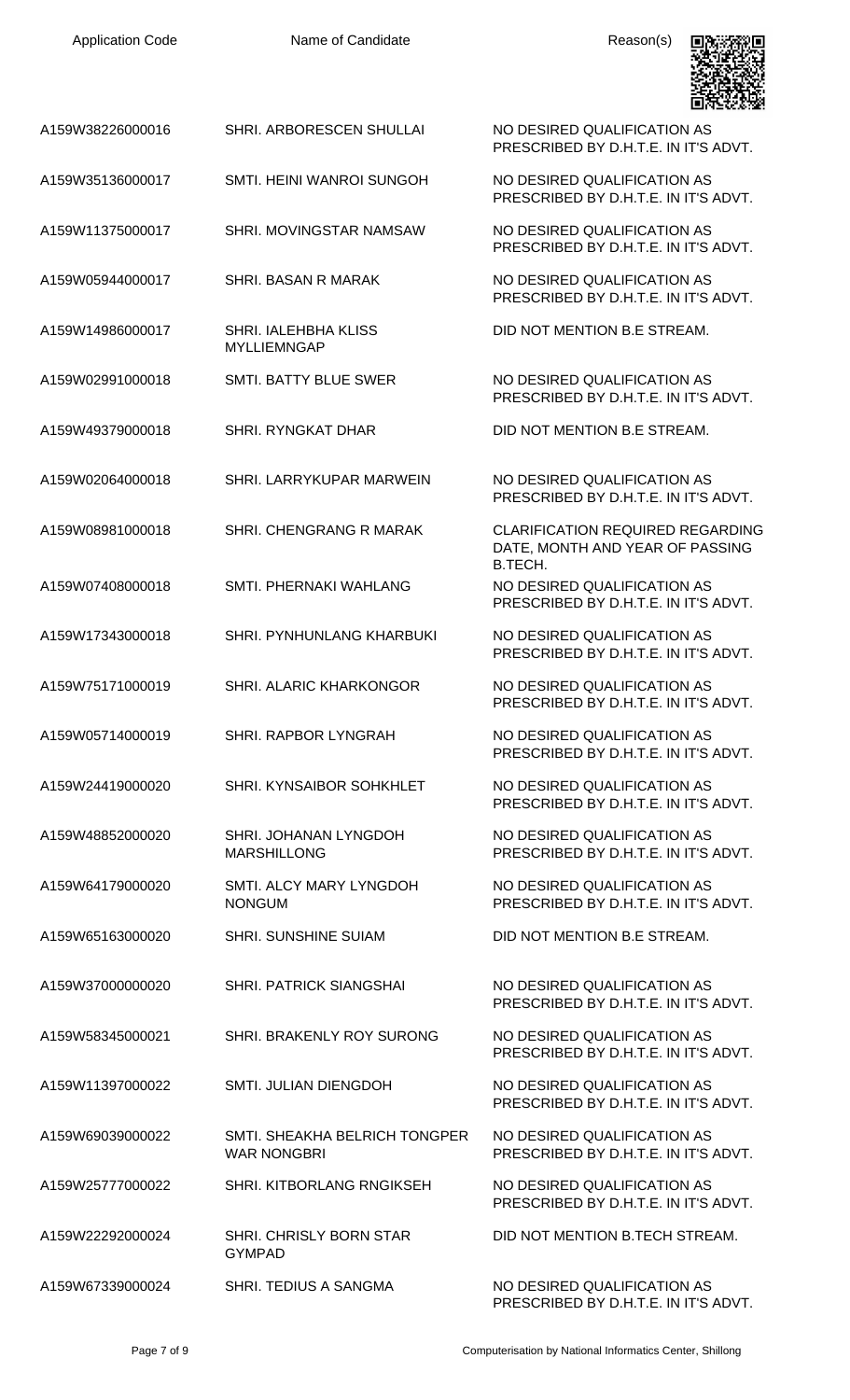| A159W80931000025 | SHRI. PANKAJ CHOUDHARY                          | NO DESIRED QUALIFICATION AS<br>PRESCRIBED BY D.H.T.E. IN IT'S ADVT.             |
|------------------|-------------------------------------------------|---------------------------------------------------------------------------------|
| A159W00511000025 | SHRI. KYNSAIBORLANG KHARBANI                    | NO DESIRED QUALIFICATION AS<br>PRESCRIBED BY D.H.T.E. IN IT'S ADVT.             |
| A159W17545000025 | SHRI. DAPJINGKYRMEN LYNGDOH<br><b>MAWPHLANG</b> | NO DESIRED QUALIFICATION AS<br>PRESCRIBED BY D.H.T.E. IN IT'S ADVT.             |
| A159W33685000026 | SHRI. VICKY ARNOLD PATHAW                       | NO DESIRED QUALIFICATION AS<br>PRESCRIBED BY D.H.T.E. IN IT'S ADVT.             |
| A159W36769000026 | SHRI, NAIKHATSAWSYNNIA<br><b>KHARJANA</b>       | NO DESIRED QUALIFICATION AS<br>PRESCRIBED BY D.H.T.E. IN IT'S ADVT.             |
| A159W13222000026 | SHRI, MANGKARA DEWKHAID                         | NO DESIRED QUALIFICATION AS<br>PRESCRIBED BY D.H.T.E. IN IT'S ADVT.             |
| A159W63940000026 | <b>SHRI. ABHINASH GUPTA</b>                     | NO DESIRED QUALIFICATION AS<br>PRESCRIBED BY D.H.T.E. IN IT'S ADVT.             |
| A159W20143000027 | SHRI. WANBIANGPOR GASSAR                        | DID NOT MENTION B.E STREAM.                                                     |
| A159W19440000027 | SHRI. KYRSHANLANG SHANPRU                       | NO DESIRED QUALIFICATION AS<br>PRESCRIBED BY D.H.T.E. IN IT'S ADVT.             |
| A159W35294000027 | SHRI. SENGOBIRTH CH SANGMA                      | NO DESIRED QUALIFICATION AS<br>PRESCRIBED BY D.H.T.E. IN IT'S ADVT.             |
| A159W67821000027 | SMTI. AINIKA LYNGDOH NONGLAIT                   | <b>CLARIFICATION REQUIRED REGARDING</b><br>DATE, MONTH AND YEAR OF PASSING B.E. |
| A159W06519000029 | <b>SMTI. PHIDAHUNLANG CHYNE</b>                 | NO DESIRED QUALIFICATION AS<br>PRESCRIBED BY D.H.T.E. IN IT'S ADVT.             |
| A159W03856000029 | SHRI. MOONSTAR MARWEIN                          | <b>OVERAGED</b>                                                                 |
| A159W13523000030 | <b>SMTI. RUBINA KHONGSIT</b>                    | NO DESIRED QUALIFICATION AS<br>PRESCRIBED BY D.H.T.E. IN IT'S ADVT.             |
| A159W35131000030 | SHRI. FERDINAND C SUNGOH                        | NO DESIRED QUALIFICATION AS<br>PRESCRIBED BY D.H.T.E. IN IT'S ADVT.             |
| A159W39532000030 | <b>SHRI. STRONGFULLER</b><br><b>NONGKYNRIH</b>  | NO DESIRED QUALIFICATION AS<br>PRESCRIBED BY D.H.T.E. IN IT'S ADVT.             |
| A159W01788000033 | SHRI. FABIAN ANDREW POHRMEN                     | NO DESIRED QUALIFICATION AS<br>PRESCRIBED BY D.H.T.E. IN IT'S ADVT.             |
| A159W32297000034 | <b>SMTI. ASMISHA RANI</b>                       | DID NOT MENTION B.TECH STREAM.                                                  |
| A159W07706000035 | SHRI. KERMI DAOO SURONG                         | DID NOT MENTION B.TECH STREAM.                                                  |
| A159W16523000035 | <b>SMTI. JOYCILY THANGKHIEW</b>                 | DID NOT MENTION B.TECH STREAM.                                                  |
| A159W05405000035 | SHRI. DABIDLANG MAWROH<br><b>KHARKONGOR</b>     | NO DESIRED QUALIFICATION AS<br>PRESCRIBED BY D.H.T.E. IN IT'S ADVT.             |
| A159W01543000036 | SHRI. JOSEPH RAPMI POHRMEN                      | NO DESIRED QUALIFICATION AS<br>PRESCRIBED BY D.H.T.E. IN IT'S ADVT.             |
| A159W01638000038 | SHRI. DONBORLANG P SOHTUN                       | NO DESIRED QUALIFICATION AS<br>PRESCRIBED BY D.H.T.E. IN IT'S ADVT.             |
| A159W35683000040 | SHRI. NANGWADBORLANG<br><b>MARNGAR</b>          | NO DESIRED QUALIFICATION AS<br>PRESCRIBED BY D.H.T.E. IN IT'S ADVT.             |

Application Code **Name of Candidate Name of Candidate** Reason(s)

回